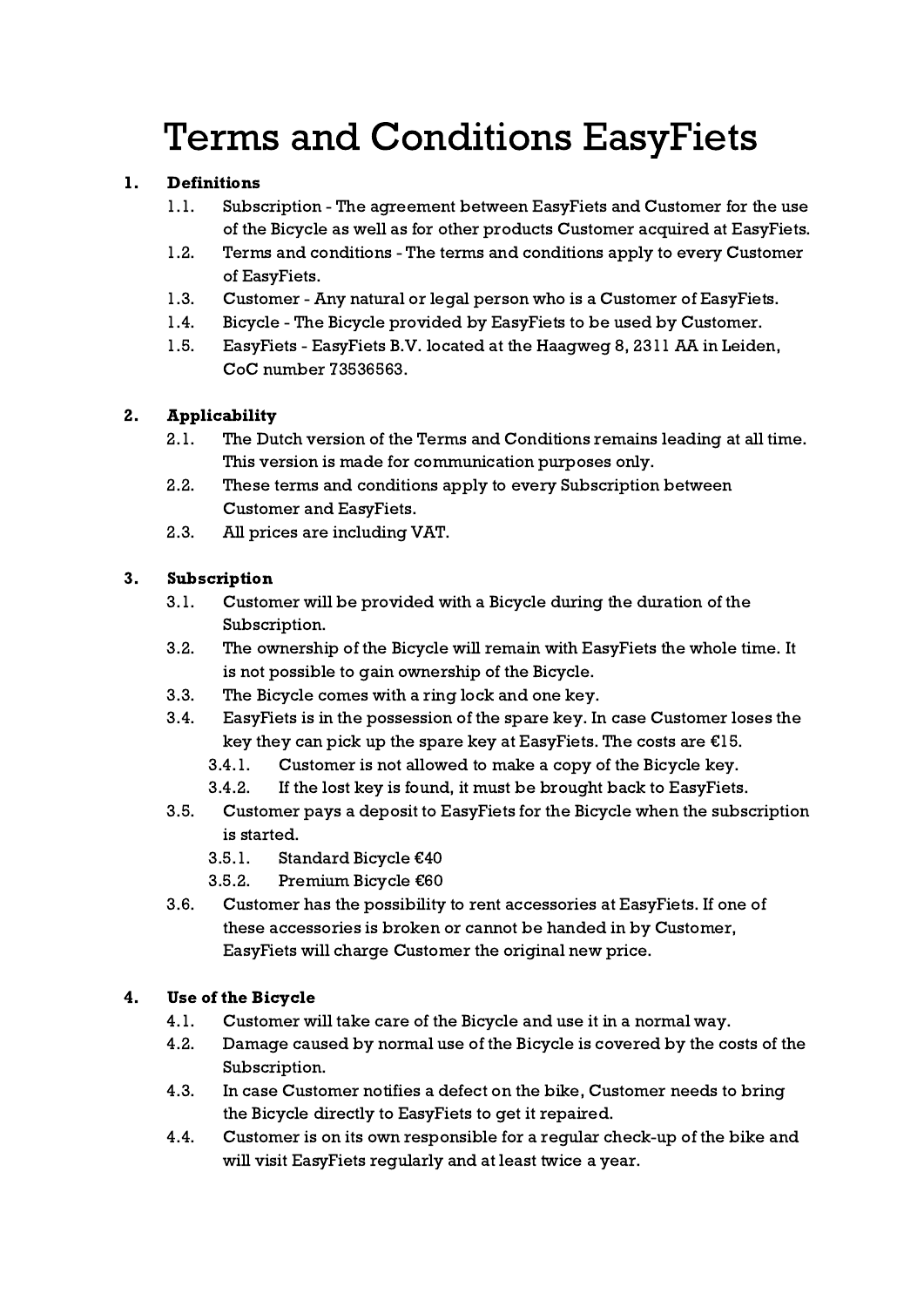- 4.5. Damage to the key is not covered in the Subscription. Customer needs to buy a new key if the key is broken, damaged or lost.
- 4.6. If there is a suspicion that the damage is caused by improper use of the Bicycle or if there is severe damage to the Bicycle, EasyFiets holds the right to charge Customer for the damage caused. Some examples are a severe wobble in the wheel, a bend front fork or multiple missing parts.
- 4.7. EasyFiets can provide Customer with a detailed list of costs upon request.
- 4.8. In case of damage caused (partly) by a third party, Customer needs to supply EasyFiets with the third party contact information and a situation description agreed on by both parties. An accident form can be found on www.easyfiets.nl/europeanclaimform. If no contact information is supplied the costs shall be charged to the Customer.

# 5. Duration of the Subscription

- 5.1. The duration of the Subscription is at least one month. From one month forth the Subscription is monthly and directly terminable.
- 5.2. If Customer uses the Bicycle for shorter than one month, EasyFiets will charge Customer with additional costs.
	- 5.2.1. Standard Bicycle €40
	- 5.2.2. Premium Bicycle €60
- 5.3. The Subscription will be tacitly extended if the Bicycle in in possession of Customer at the first of the month.
- 5.4. The Subscription will be terminated when the Bicycle and original key are handed in at EasyFiets.
- 5.5. If the Subscription is prepaid with an end date, Customer is obliged to hand in the Bicycle at the right time. If the Bicycle is not handed in the contract will be tacitly extended.

## 6. Theft or loss

- 6.1. In case of theft or loss of the Bicycle, Customer is obliged to come to EasyFiets within 24 hours to declare the theft.
- 6.2. In case of theft or loss of the Bicycle the deposit will be withheld.
	- 6.2.1. If Customer wishes to continue their Subscription a new deposit has to be paid.
	- 6.2.2. The new deposit will be  $\epsilon$ 20 higher than the previous deposit.
- 6.3. If Customer is not able to hand in the key, EasyFiets will charge an negligence surcharge on top of the withheld deposit.
	- 6.3.1. Standard Bicycle €60
	- 6.3.2. Premium Bicycle €100
- 6.4. If Customer finds back his own Bicycle, EasyFiets will credit 50% of the newly paid deposit.
- 6.5. If EasyFiets finds back the Bicycle, there will be no amount credited to customer.
- 6.6. When the Bicycle is taken by the municipality as a result of wrong parking or too long parking, Customer is responsible for picking up the Bicycle. After 4 weeks, EasyFiets will pick up the Bicycle at the municipality and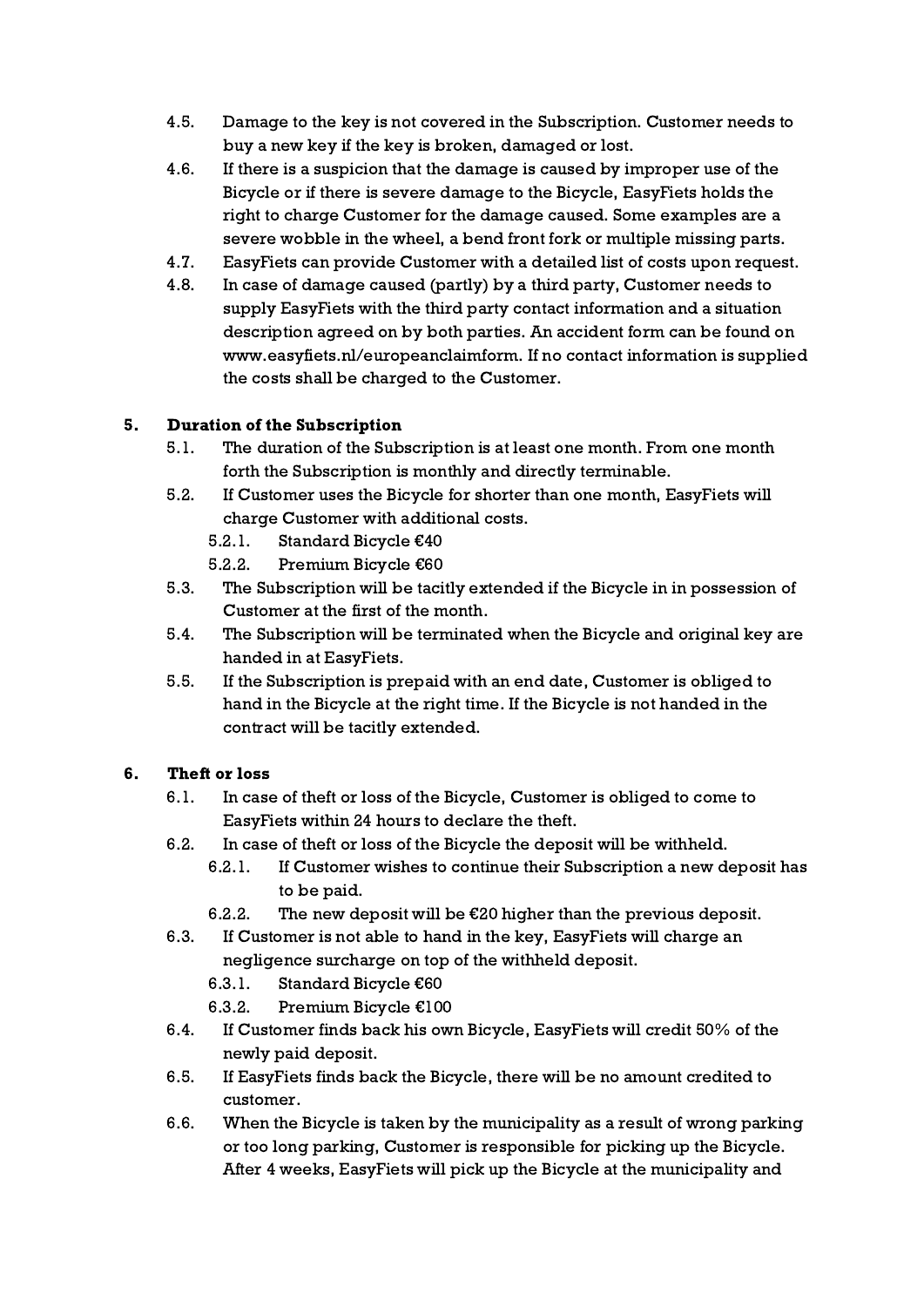Customer will pay the fine as charged by the municipality as well as  $E15$ expenses to EasyFiets.

### 7. Theft guarantee

7.1. If Customer has a theft guarantee added to his subscription, EasyFiets will not withhold the deposit of Customer when the Bicycle is stolen. This only applies if Customer has the original key.

#### 8. Payments

- 8.1. Customer pays the first month as well as the deposit at the start of the Subscription.
- 8.2. Customer is responsible for the monthly payments. The payment can be done in multiple ways.

Direct Debit

Customer needs to give an authorization to collect the money via SEPA Direct Debit.

Prepaid

Customer will pay for chosen period in advance. If the Subscriptions ends, Customer needs to come by EasyFiets to either extend the contract or hand in the bike.

Business Customers of EasyFiets will receive a monthly invoice. This invoice will be automatically withdrawn using SEPA Direct Debit.

- 8.3. The costs of the Subscription are paid in advance. In case Customer is in possession of a Bicycle at the beginning of a month, Customer is obliged to pay for that month.
- 8.4. When the Subscription costs cannot be written off or are wrongfully cancelled, Customer is legally in default. Customer will receive a reminder to make the payment within 14 days. If the payment is not received within 14 days, EasyFiets has the right to call in the help of a collection agency. All extra costs and extrajudicial costs are at the expense of Customer.

## 9. Trading in old bicycle

- 9.1. Customer can get a discount on his Subscription upon handing in an old bicycle.
- 9.2. The total discount will be determined by EasyFiets on case by case basis. Customer and EasyFiets both need to agree to the given discount. If no agreement can be established the bicycle will not be taken in by EasyFiets.
- 9.3. If Customer deliberately hands in a bicycle not belonging to Customer, the Subscription is cancelled immediately and the authorities will be notified.

#### 10. Reliability

10.1. If Customer agrees to the use of a Bicycle this will be regarded as proof that the Bicycle is functioning properly.